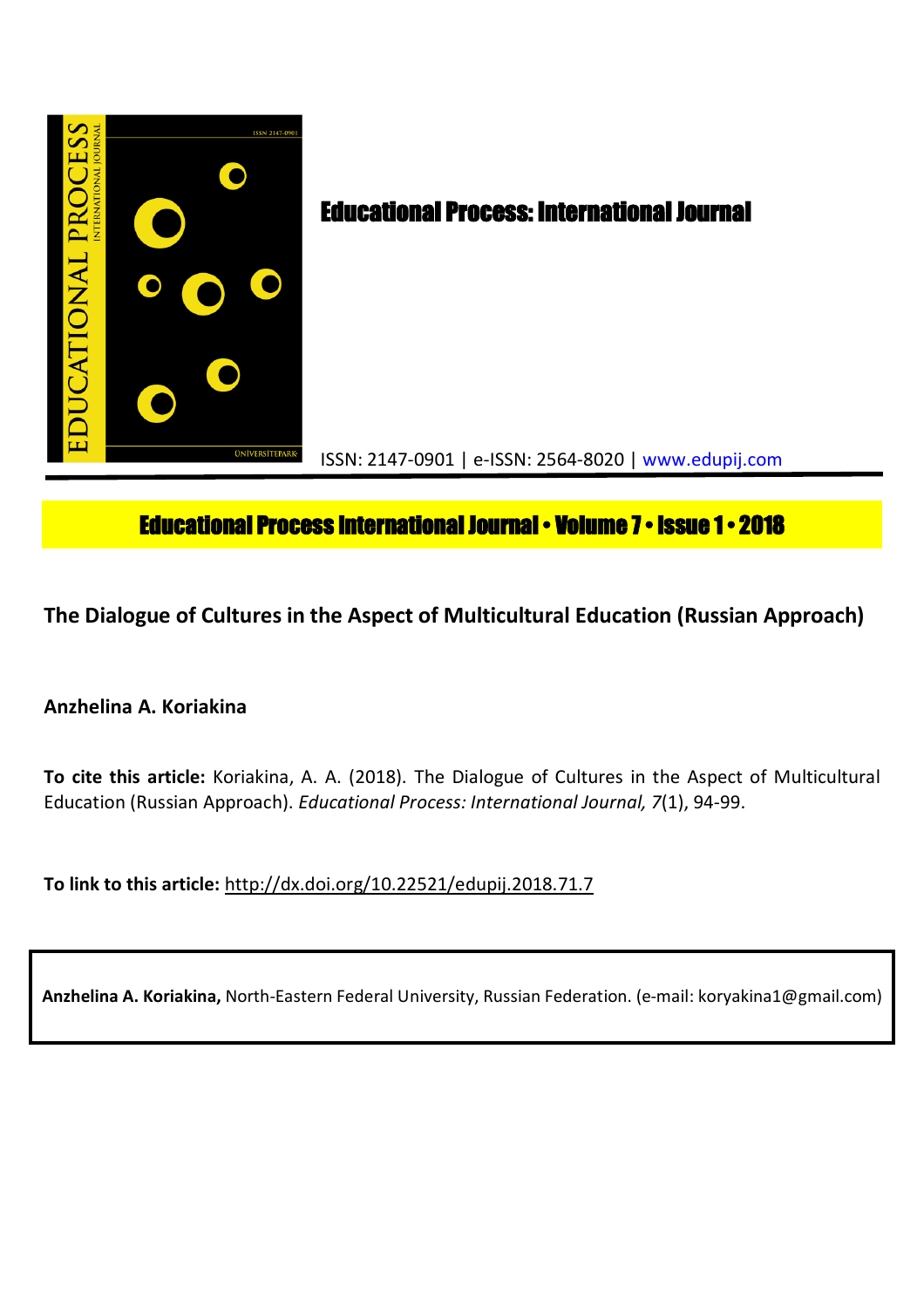# **The Dialogue of Cultures in the Aspect of Multicultural Education (Russian Approach)**

# ANZHELINA A. KORIAKINA

## **Abstract**

The article is devoted to the problem of the dialogue of cultures in multicultural education according to the Russian approach. The role of the dialogue of cultures in multicultural education is discussed. Dialogue of cultures is considered as a basis of the concept of multicultural education. The concept "multicultural education" is considered as access to education by representatives of different ethnic groups and is increasingly used in the meaning of "multi-ethnic". Thus, the multicultural educational system must take into account the diversity of ethnic cultures, the dialogical relationship of national and universal values. It is concluded that multicultural education based on dialogue of cultures is aimed at finding a balance between ethnocultural diversity and social ties, at preserving and promoting the diversity of ethnic and cultural values, norms, patterns and forms of activity prevailing in the society, and at transferring this heritage to younger generations.

**Keywords:** culture, cultural diversity, dialogue of cultures, multicultural education, multicultural society.



Cross<sup>(e)</sup> DOI: 10.22521/edupij.2018.71.7

………………………………………........….....………………………………...……………

EDUPIJ • ISSN 2147-0901 • e-ISSN 2564-8020 Copyright © 2018 by ÜNİVERSİTEPARK edupij.com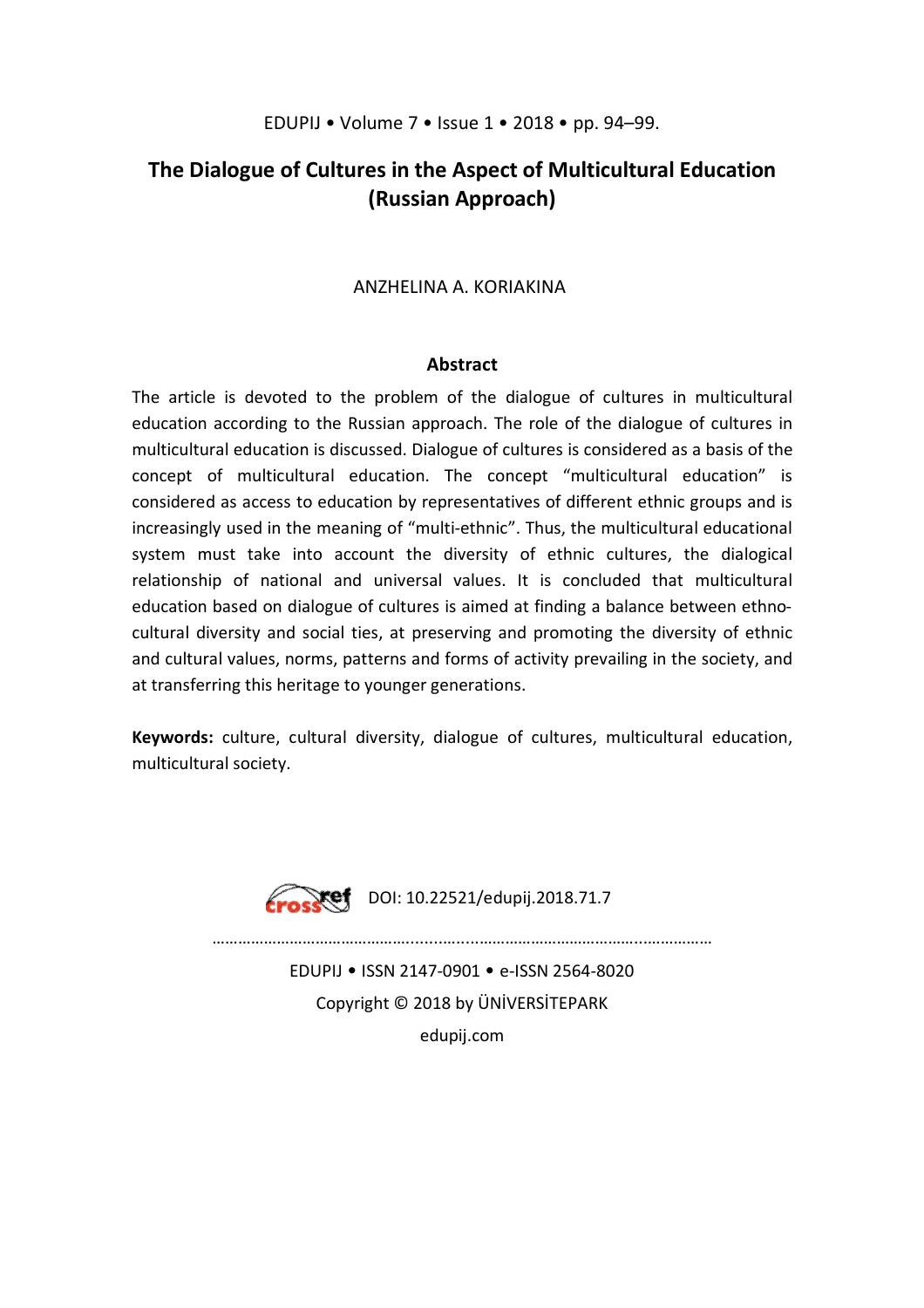#### **Introduction**

Relevance of the topic chosen is due to ever-increasing change in the nature of education. Occurring in Europe and the CIS integration and differentiation processes set before modern pedagogical science and practice the task of creating conditions for the training of new generations to live in an open multicultural society, collaborate and interact.

The scientific literature indicates the need to pay special attention to multicultural education, promoting students' basic and special knowledge about the traditions, lifestyles, cultural values of peoples, educating young people to respect other cultural systems. That's why the objective of this paper is to consider the role and basic features of dialogue of cultures in the multicultural education through descriptive design and observational method.

Dialogue concept of culture, with its fundamental idea of the universality of the dialogue as the basis of human consciousness has had a tremendous impact on the formation of the idea of multicultural education. The idea of dialogue as a means of human communication was proposed by Socrates and was seen as a method of obtaining knowledge. Theme of the dialogue of cultures first emerged in the early twentieth century.

It was developed by M. Bakhtin, M. Buber, S. Frank. Thus, S. Frank proceeded from the fact that "Me" does not exist till a meeting with "You", till a relationship with "You". In this relationship of "Me" and "You" the researcher saw the essence of human life [Frank, 1992].

M. Buber also determined the dialogue as an ontological relationship, which opens a special condition of human existence [Buber, 1993]. Later, the dialogue of cultures was studied by V. Bibler. In the mind of people the theory has remained as the dialogue conception of culture of M. Bakhtin–V. Bibler.

Indeed, the culture as an anthropological phenomenon (the dialogue concept of culture of Bakhtin - Bibler) serves as a methodological basis of the theory of multicultural education. It is known that M. Bakhtin was the first to transfer the concept "dialogue" from the literary genre to philosophical category [Bakhtin, 1993].

M. Bakhtin's ideas about cultural perception of human being, about anthropological character of culture are important for understanding the essence of multicultural education. Understanding of culture in the conception of M. Bakhtin has 3 aspects:

- Culture is a form of simultaneous being and communication between people of different - past, present and future - cultures, a form of dialogue and mutual procreation of these cultures;
- Culture is a form of self-determination of an individual in the horizon of personality, that is to say a culture is a form of free decision and re-decision of its own destiny in the consciousness of its historical and general liability;
- Culture is "the invention of the world for the first time" [Bakhtin, 1994: 447-478].

Thus, the culture exists as communication, as the dialogue of people of different cultures, as a form of free choice of life sense and responsibility by an individual, as creativity.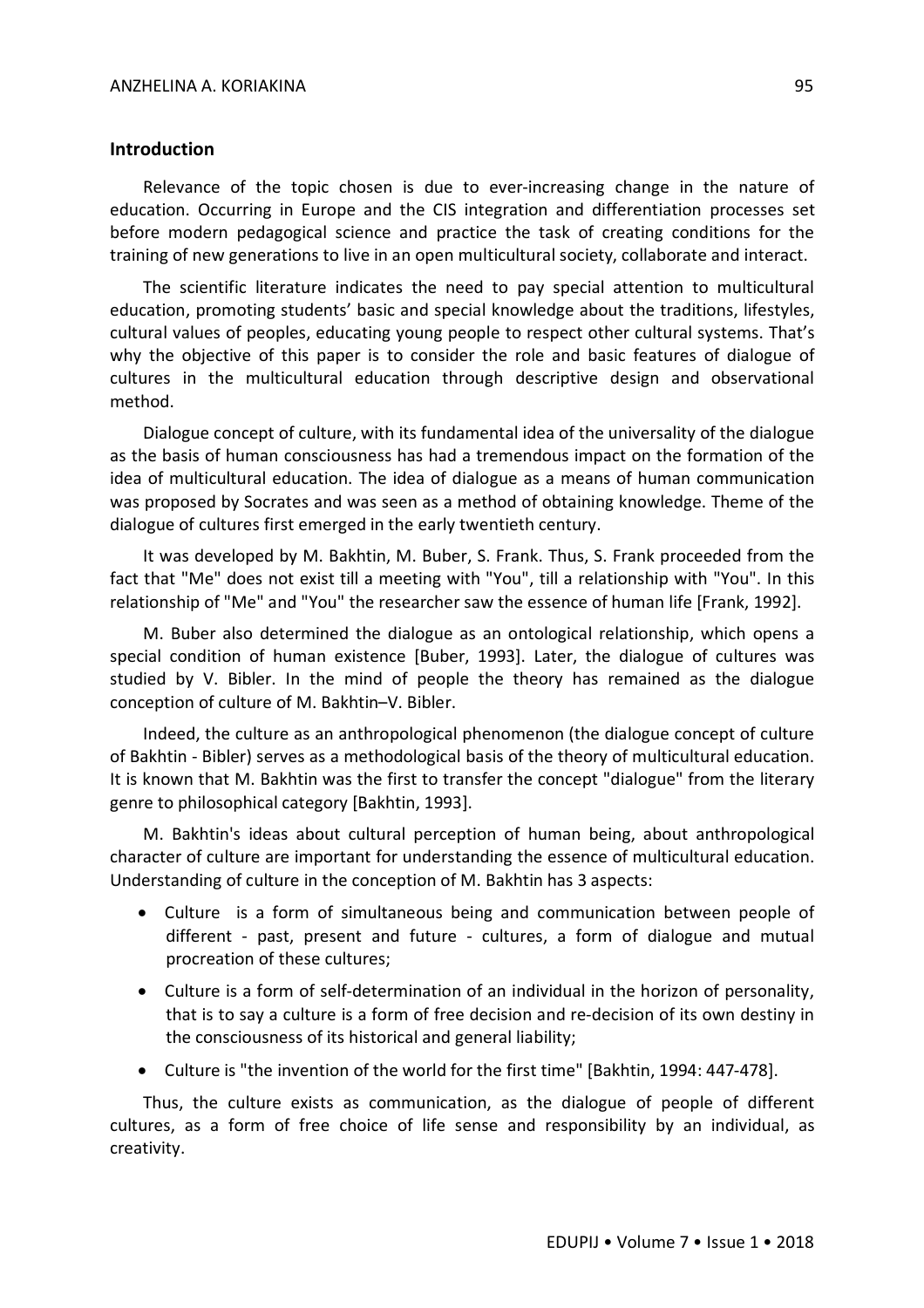#### ANZHELINA A. KORIAKINA 96

The concept "other" was the key to the philosophy of M. Bakhtin, as a person becomes a person and knows himself as such only by reference to the "other". The "other" of M. Bakhtin is not only a man but also a personality, within whom, in his mind, there are many different positions.

Dialogue within the individual mind is the dialogue of different cultures, the development of an individual and society is impossible without it. Cultural pluralism reflects multifaceted and contradictory nature of social reality. Cultural diversity of the world needs unity, indicating a need of one culture for another. In such a dialogic meeting of two cultures, they do not merge and do not mix, each retains its unity and open integrity, but they mutually enrich each other.

To understanding of the phenomenon of dialogue between cultures contribute philosophical and logical ideas of V. Bibler. So, V. Bibler believed that culture is "a space of many spaces", and "inside of each culture - art, philosophy, morality, theory" [Bibler, 1991: 284]. When determining the concept emphasis was made on considering it as a form of simultaneous being and communication between people of different cultures. It was emphasized also that the "communication of cultures as individuals, capable of infinite actualization, the very definition of culture implies communication of different minds, that is, communication across the chasm of complete misunderstanding to true understanding" [Bibler, 1991: 286].

V. Bibler suggested such understanding of the dialogue in which all philosophical and cultural systems are not rejected, but co-exist and interact. According to the concept of the philosopher, every subject of culture must feel incompleteness of being in front of an endless variety of the world culture. In such circumstances the only reasonable and at the same time moral way of genuine unity of different cultures can be recognized only as the dialogue between them.

In understanding of the dialogic school of Bibler, culture is acquired in interpersonal relationships and includes value, sign, and institutional components. According to V. Bibler, in our time "even spiritual spectra of different forms of culture are pulled together in a single cultural space, in one mind and thinking. They require from a person not a clear choice, but the constant spiritual conjugation, intertransition, deep dispute in the midst of some constant points of surprise and "eternal questions of life". And in this - in the dialogue of different cultural meanings of life - the essence of contemporary concept, the logic of modern thought" [Bibler, 1993: 123].

And, in his opinion, "... culture is capable to live and develop just on the verge of cultures, simultaneously, in dialogue with other holistic, going beyond their limits, cultures" [Bibler, 1989: 33]. V.S. Bibler argues that the only reasonable and yet the moral way of genuine unification of different cultures can be recognized only dialogue between them.

Entering the dialogue of cultures, a man not only expands his horizons, but pushes the boundaries of his world view. Neither situations of intercultural communication, no phenomenon of another culture is perceived by him impartially. They are evaluated through the prism of linguocultural norms and values of his society. In the conditions of intercultural interaction the relations are formed in "cultural system at the moment of going beyond the boundaries of the system" [Galskova, 2004: 4].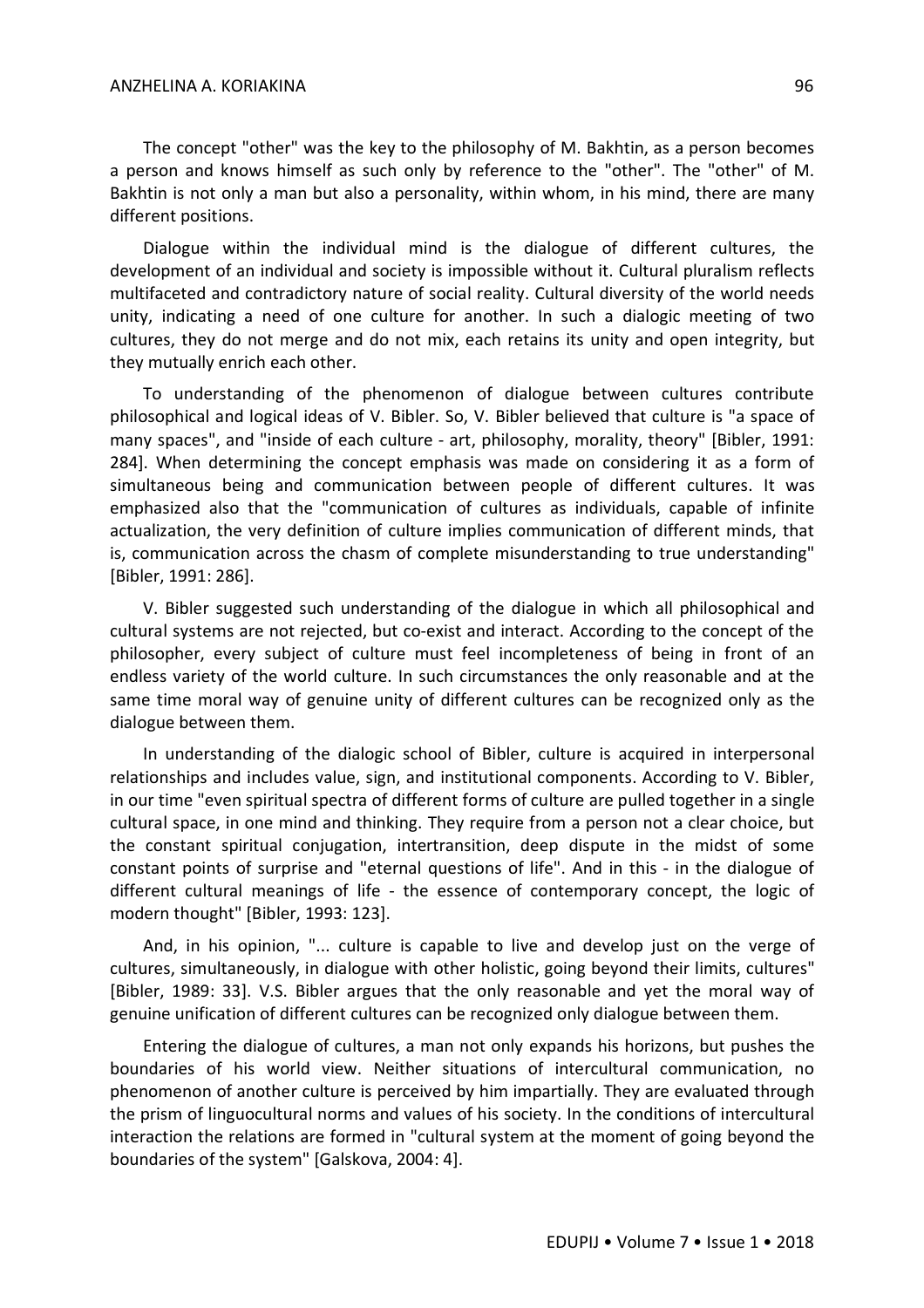#### ANZHELINA A. KORIAKINA 97

This means that, using his socio-cultural experience and national-cultural traditions and habits, a subject of dialogue of cultures tries to consider at the same time not only another language code, but also other customs and habits, and other norms of social behavior, while recognizing the fact of their foreignness.

An important philosophical-cultural basis of multicultural education is the thesis of cultural pluralism, intended to reflect the multifaceted and contradictory nature of social reality. Dialogue, recognized as a fundamental principle of vital activity of cultures, indicates a substantial need of one culture for another. Staunch supporter of the "culture of multiton" M. Bakhtin wrote: "We ask foreign culture new questions which it did not ask itself, we search answers to these questions in it, and foreign culture responds us, opening up its new sides, new depths ..." [Bakhtin, 1993: 43].

Thus, the dialogue is regarded by scientists as a fundamental principle of culture existence. The creators of the dialogic conception present culture as the communication process in which the translation of spiritual values is realized (especially moral and aesthetic). In the basis of culture, understood as communication, lies a dialogue - an elementary part of culture.

Indeed, first the problem of multicultural education was limited to the problem of a national school, but currently there is a problem of school of human culture and effective dialogue between cultures of a wide spectrum. V.Tsaturov's view of it is interesting in this context. He separates the traditional philosophical and pedagogical paradigm that can be built on a mono-ethnic culture, and humanistic (free), which basically refers to selfrealization on the basis of absolute human values and may depart from the ethnic culture. V. Tsaturov offers ethno-humanistic paradigm based on the fundamental principle of a combination of ethnic, multicultural traditions and world culture in translating of cultural and historical experience [Tsaturov, 2000].

V. Makayev's point of view deserves our attention as well. He sees the main purpose of multicultural education in "creation of the conditions for becoming a person capable of active and effective life in a multiethnic and multicultural environment, possessing a strong sense of understanding and respect for other cultures, ability to live in peace and harmony with people of different nationalities, races, beliefs" [Makayev , 1999: 6].

Individual belongs to multiple cultural layers. Everyone is intersection of many cultures, that is to say a man is multi-identical. "Multicultural Self"- this statement is an important principle of multiculturalism. In this context, a student is characterized as a carrier of several cultures; male or female, urban or rural, age, racial, ethnic, social, etc. Education creates possibility of understanding people who grew up in different time-space framework, different and even contradictory social, national, ethnic, and cultural systems.

However, all educational systems are rooted in certain sociocultural soil, which determines the cultural diversity of languages and mentalities. And so they are as diverse as the world generating them. This diversity creates a cultural and educational dynamics of mutual enrichment and development of cultures.

Seeing the real problem of the modern and quite possibly the problem of the future world in the "mental incompatibility" of men and nations, the predominance of centrifugal, isolating forces over integrating, unifying forces, B. Gershunsky distinguishes only two kinds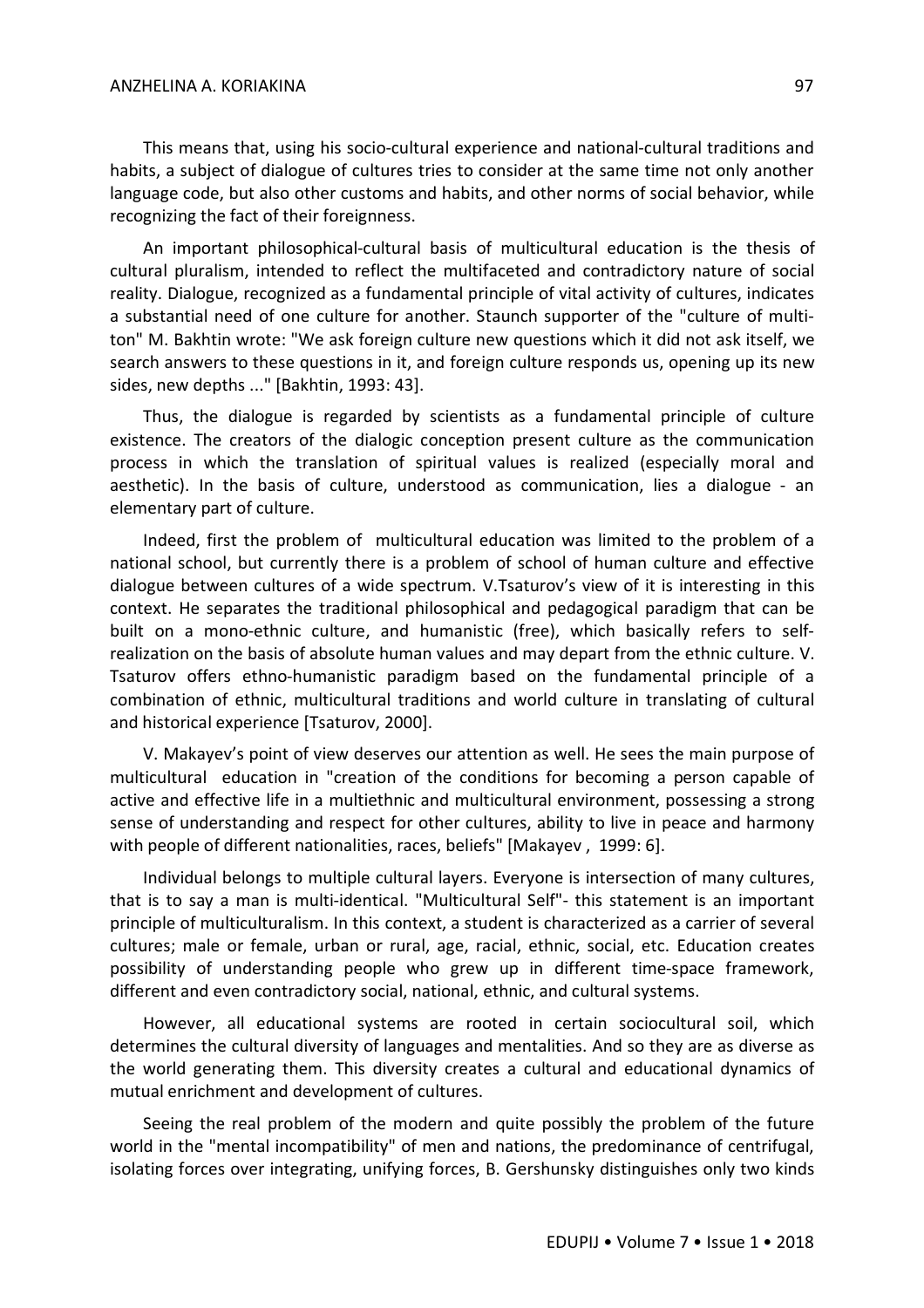#### ANZHELINA A. KORIAKINA 98

of attitudes to the "alien" truth, to the different outlook, different mentality - understanding or suppressing [Gershunsky, 1998].

For multicultural education the first type of relationships, that involve mental interaction of mind, tolerance, compassion, kindness, altruism, in some respects noble sacrifice, is important. Knowledge of mentality, mental values and priorities of other nations, especially in multinational countries is important as well.

Therefore, in Russia, according to the objective and subjective reasons, in the focus of multicultural education - access to education by representatives of different ethnic groups. The problem of ethnic multiculturalism is solved differently depending on the specific geographical area of Russia.

Traditionally, the question of multicultural education occurs in regions where there are large ethnic groups. Separate ethnic schools or classes are usually created there. Thus, in our country the semantic field of the term "multicultural education" does not include representatives of other cultural groups (social, gender, etc.), as it happens in the western world, and the term" multicultural education" is increasingly used in the meaning of "multiethnic."

In modern conditions the interaction of cultures is characterized primarily by the fact that the universal features help to realize the objective value of "own" culture, to reveal new features and forecast its development. In the process of cultural interaction increases the amount of perceived values, consequently, the very nature of perception changes.

It takes more "vigilance", the ability to reflect the properties of the object in the entire complexity, depth. Isolation, desire for restraint may contribute to gradual degradation of culture. The idea of dialogue of cultures, the underlying concept of multicultural education, allows us to consider the same phenomenon from different perspectives and argue according to a comparative analysis of the "general" and "partial" in their dialectical unity.

 Thus, the educational system must take into account the diversity of cultures, the dialogical relationship of national and universal values and not isolate itself from society in its uniqueness. It should aim to preserve and promote the diversity of ethnic and cultural values, norms, patterns and forms of activity prevailing in the society, and to transfer this heritage to younger generations. Cultural pattern as a system of different values and cultural samples is unified not by its unitarity but by multiplicity and variety of its elements, which have a right to exist within it.

#### **Conclusion**

Therefore, we can conclude that the principle of dialogue of cultures is the main idea of multicultural education. It implies that culture is most fully realized only if there is interaction, dialogue of different cultures, when features of each culture become visible and comprehensible.

Thus, multicultural education based on dialogue of cultures is aimed at finding a balance between ethno-cultural diversity and social ties, at preserving and promoting the diversity of ethnic and cultural values, norms, patterns and forms of activity prevailing in the society, and at transferring this heritage to younger generations.